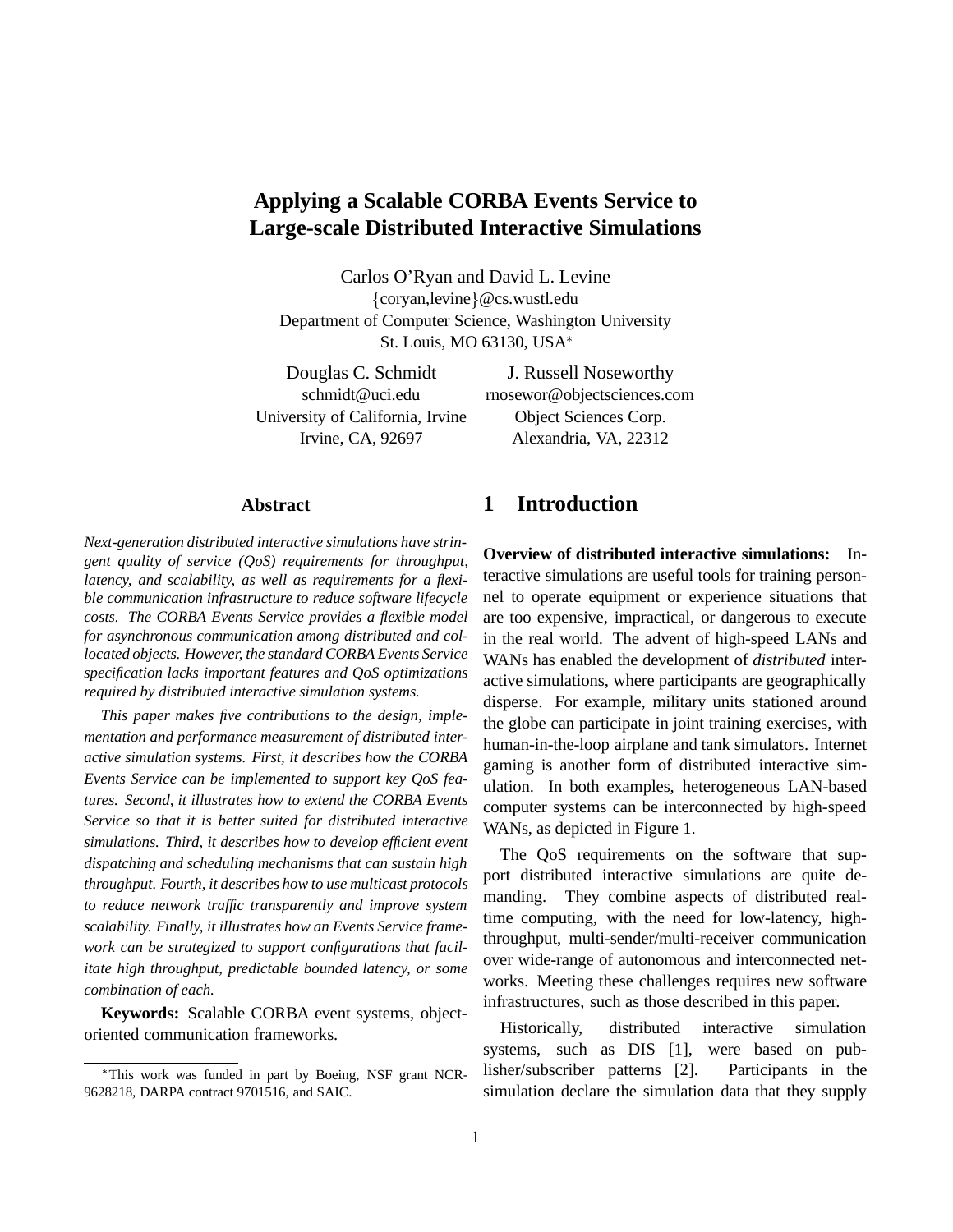

Figure 1: **Architecture of a Distributed Interactive Simulation Application**

and consume. To exchange this data, distributed interactive simulation systems require an efficient and scalable communication infrastructure.

Typically, each participant in these *event-driven* systems consume and supply only a subset of the possible events in the system. By nature, however, these systems can vary dynamically, *e.g.*, consumers and suppliers can join and leave at arbitrary times. Likewise, the set of events published or subscribed to can also vary during the lifetime of the simulation.

It is not uncommon for large-scale simulations, such as synthetic theater of war training (STOW) activities, to be composed of hundreds or thousands of suppliers and consumers that generate enormous quantities of events in real-time. Thus, simulation communication infrastructures must scale up to handle large event volumes, while simultaneously conserving network resources by minimizing the number of duplicated events sent to separate consumers. In addition, the system must avoid wasteful computation. For instance, it should avoid sending events to consumers that are not interested or quickly reject those events if they are received. Moreover, communication infrastructures must be flexible to cope with different simulation styles that require different optimization points, such as reduced latency, improved throughput, low network utilization, reliable or best-effort delivery, etc.

**Towards a middleware-based solution:** Given sufficient time and effort, it is possible to achieve the specific requirements of distributed interactive simulation applications by developing systems from scratch. In practice, however, the environment in which these systems are developed places increasingly stringent constraints on time and effort for software development. Moreover, the increasing scarcity of qualified software professionals exacerbates the risk of companies failing to complete mission-critical projects, unless the scope of software development required for each project can be substantially constrained.

For these reasons, it is necessary that distributed interactive simulation systems be built largely from reusable middleware. Middleware is software that resides between applications and the underlying operating systems, protocol stacks, and hardware in complex real-time systems to enable or simplify how these components are connected [3]. When middleware is commonly available for acquisition or purchase, it becomes commercial-offthe-shelf (COTS).

Employing COTS middleware shields software developers from low level, tedious, and error-prone details, such as socket level programming [4]. Moreover, it provides a consistent set of higher level abstractions [5, 6] for developing adaptive systems. In addition, it amortizes software lifecycle costs by leveraging previous design and development expertise and reifying key design patterns [7] in reusable frameworks and components.

COTS middleware has achieved substantial success in certain domains, such as avionics mission computing [8] and business applications. There is a widespread belief in the distributed interactive simulation community, however, that the efficiency, scalability, and predictability of COTS middleware, such as CORBA [9], is not suitable for next-generation large-scale simulation applications. Thus, if it can be demonstrated that the overhead of COTS middleware implementations can be optimized away, the resulting benefits make it a very compelling choice for large-scale simulation systems.

Our previous research has examined many dimensions of high-performance and real-time CORBA ORB endsystem design, including static [10] and dynamic [5] scheduling, event processing [8], I/O subsystem [11] and pluggable protocol [12] integration, synchronous [13]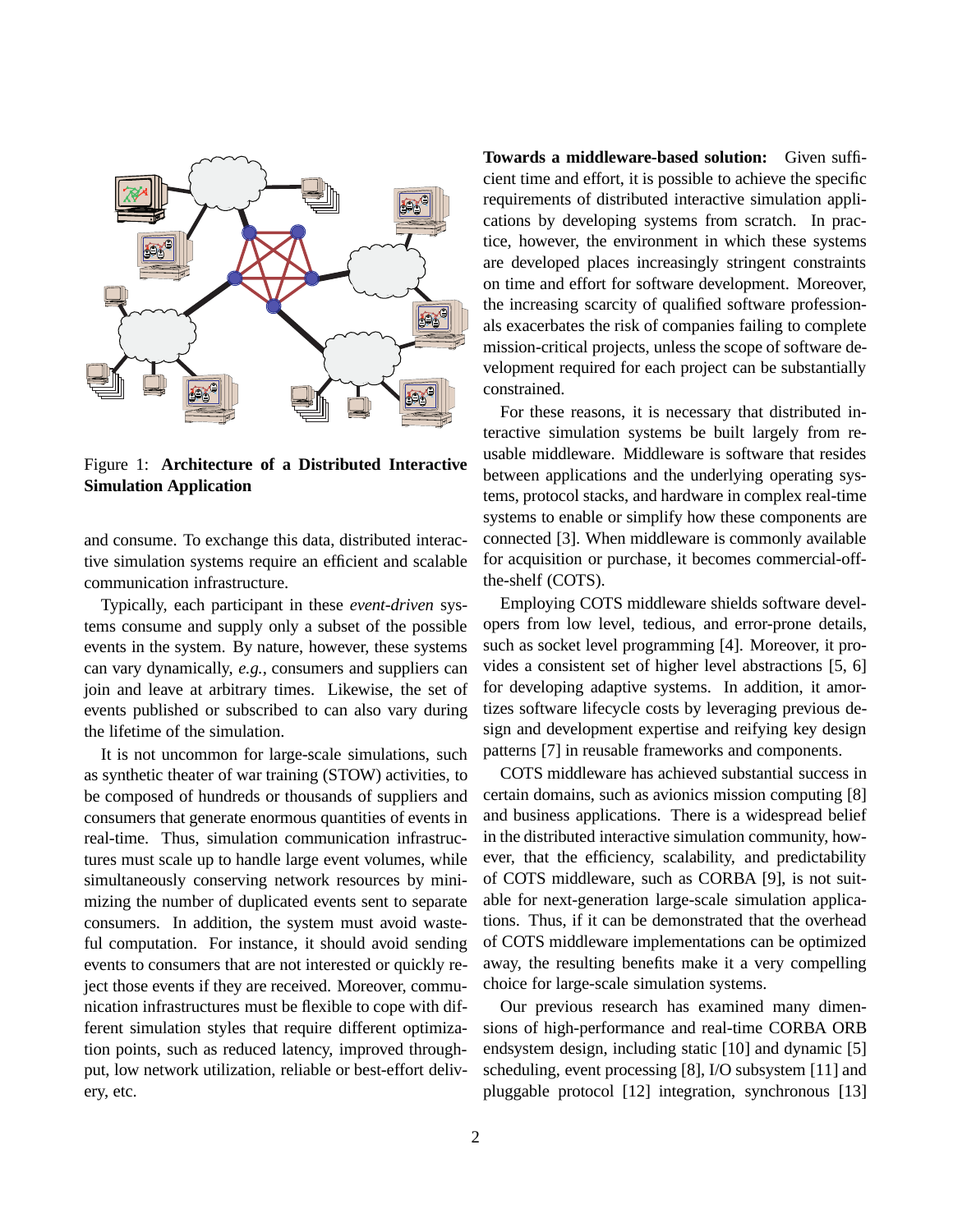and asynchronous [14] ORB Core architectures, systematic benchmarking of multiple ORBs [15], patterns for ORB extensibility [7] and ORB performance [16]. This paper extends our previous work [8] on real-time extensions to the *CORBA Events Service* to show how to support the QoS requirements of large-scale distributed interactive simulations using IP multicast to federate multiple event channels and conserve network resources. In addition, we describe the design of a flexible Events Service framework that allows developers to select implementation strategies most suitable to their application domain.

The remainder of this paper is organized as follows: Section 2 outlines the CORBA reference model, the CORBA Events Service, and the TAO real-time (RT) Events Service; Section 3 discusses the optimizations and extensions we added to the standard CORBA Events Service to support large-scale distributed interactive simulation applications; Section 4 compares our work with related research; and Section 5 presents concluding remarks.

# **2 Technical Background**

This section outlines the CORBA reference model, the TAO [10] Real-time CORBA [17] ORB, the CORBA Events Service, and the real-time (RT) Events Service integrated with TAO.

#### **2.1 Synopsis of CORBA**

CORBA is a distributed object computing middleware specification [9] being standardized by the Object Management Group (OMG). CORBA is designed to support the development of flexible and reusable service components and distributed applications by (1) separating interfaces from (potentially remote) object implementations and (2) automating many common network programming tasks, such as object registration, location, and activation; request demultiplexing; framing and errorhandling; parameter marshaling and demarshaling; and operation dispatching. Figure 2 illustrates the primary components in the OMG Reference Model architecture.

At the heart of the OMG Reference Model is the *Object Request Broker* (ORB). CORBA ORBs allow clients



Figure 2: **OMG Reference Model Architecture**

to invoke operations on target object implementations without concern for where the object resides, what language the object is written in, the OS/hardware platform, or the type of communication protocols and networks used to interconnect distributed objects [18]. Because CORBA is a standard, there are now a wide range of companies and organizations that provide interoperable ORB implementations targeted for various domains.

### **2.2 Synopsis of the TAO Real-time ORB**

TAO is a freely-available, open-source, standardscompliant [9], real-time CORBA [17] ORB that provides end-to-end quality of service guarantees to applications by *vertically* (*i.e.*, network interface  $\leftrightarrow$  application layer) and *horizontally* (*i.e.*, end-to-end) integrating CORBA middleware with OS I/O subsystems, communication protocols, and network interfaces. TAO is implemented using the ACE framework [19], which contains a rich set of high-performance and real-time reusable software components. These components automate common communication tasks such as connection establishment, event demultiplexing and event handler dispatching, message routing, dynamic configuration of services, and flexible concurrency control for network services. ACE and TAO have been ported to many real-time OS platforms including VxWorks, LynxOS, CHORUS/ClassiX, and most POSIX 1003.1c implementations. In addition, ACE and TAO run on general-purpose operating systems, such as Windows NT and Solaris 2.x, that provide real-time threads, though they lack certain features required for hard real-time systems [20, 21, 22].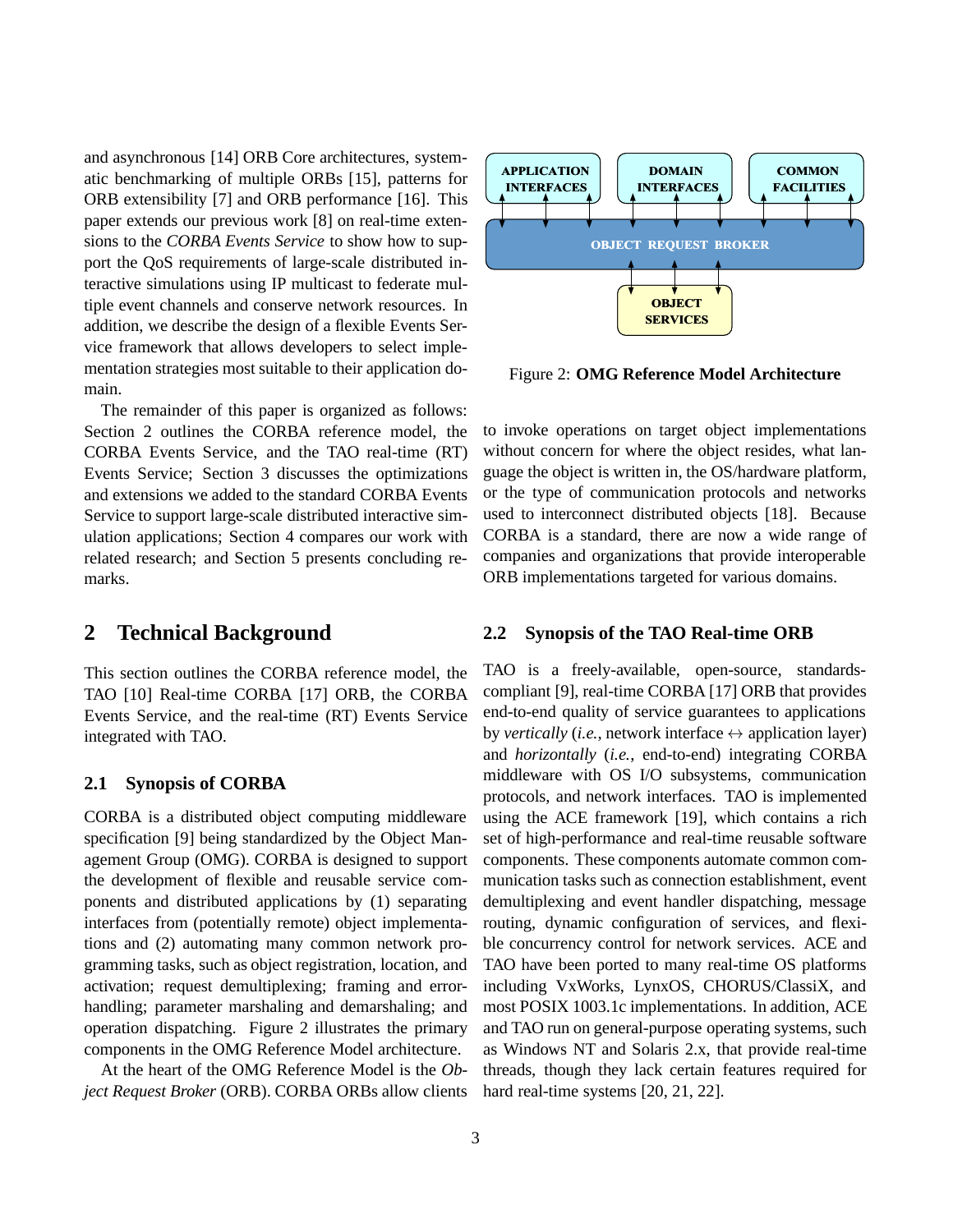#### **2.3 Synopsis of the CORBA Events Service**

Many distributed applications exchange asynchronous requests using *event-based* execution models [23, 24, 25]. To support these common use-cases, the OMG defined a CORBA Events Service component in the CORBA Object Services (COS) layer, as shown in Figure 2. The COS specification [26] presents architectural models and interfaces that factor out common object services, such as persistence [27], security [28], transactions [29], fault tolerance [30], and concurrency [31].

The CORBA Events Service defines *supplier* and *consumer* participants that are designed to alleviate some of the restrictions with standard CORBA invocation models. As shown in Figure 3 suppliers generate events and



Figure 3: **Participants in the COS Events Service Architecture**

consumers process events received from suppliers. This figure also illustrates the *event channel*, which is a mediator [32] that propagates events to consumers on behalf of suppliers. By using an event channel, events can be delivered from suppliers to consumers without requiring these participants to know about each other explicitly. In addition, event channels can simplify application software by implementing group communication and serving as a replicator [33], broadcaster, or multicaster that forward events from one or more suppliers to multiple consumers.

In theory, the CORBA Events Service addresses many needs of event-based applications. In practice, however, the standard CORBA Events Service specification lacks other important features, such as *efficient event filtering*, *group communication protocols*, *minimal data copying*, and *scalable dispatching strategies*, that are required by next-generation distributed interactive simulation systems, which motivates the need for the TAO RT Events Service described next.

#### **2.4 Synopsis of the TAO RT Events Service**

To alleviate the limitations with the standard CORBA Events Service, therefore, we have developed a *Real-time (RT) Events Service* as part of the TAO project [10] at Washington University. Figure 4 illustrates the key architectural components in TAO and their relationship to the real-time Events Service.



#### Figure 4: **Architecture of the TAO ORB Endsystem**

TAO's original RT Events Service [8] augmented the CORBA Events Service model by providing sourcebased and type-based filtering, event correlations, and real-time dispatching. The RT Events Service described in this paper is a second-generation implementation designed to satisfy the QoS requirements of large-scale systems, such as distributed interactive simulations. To meet these new requirements, TAO's new RT Events Service can be configured to form a *federated mesh* of event channels. The event channel peers in this federation can exchange events using the standard CORBA IIOP interoperability protocol (which is based on TCP/IP unicast), UDP broadcast, or UDP multicast messages.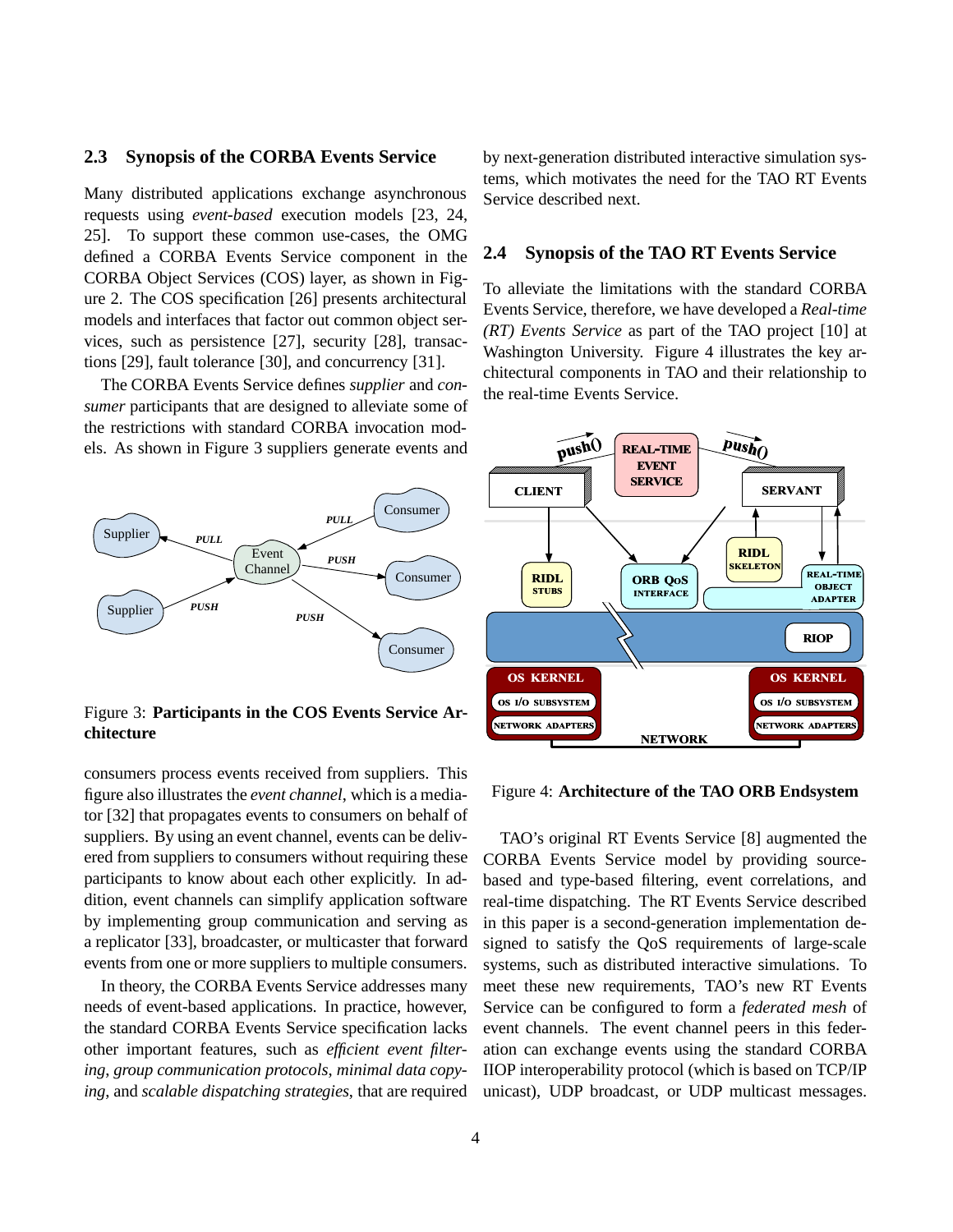TAO's implementation also supports multiple dispatching, filtering, and update strategies that can be selected during application initialization using the Service Configurator [34] pattern. This choice can be scripted in a configuration file to enable rapid prototyping, evaluation, and adaptation during the initialization process.

In addition, TAO's RT Events Service can be integrated with TAO's RT Scheduling Service [10, 5] to support applications, such as avionics mission computing [8], with stringent end-to-end real-time requirements. This Scheduling Service can analyze and assess the schedulability of the overall system [10]. TAO's RT Scheduling Service is designed as a framework [5] that can be configured to use multiple real-time scheduling policies, such as rate monotonic (RMS) [35] and maximum urgency first (MUF) [36]. Once the feasibility of the system's schedule has been determined, TAO's RT Events Service and Scheduling Service collaborate to support various strategies for priority-based event dispatching and preemption.

# **3 Overview of TAO's Real-time Events Service**

# **3.1 Overcoming Limitations with the CORBA Events Service**

The standard COS Events Service Specification lacks several important features required by large-scale distributed interactive simulations. Chief among these missing features include centralized event filtering, efficient and predictable event dispatching, periodic event processing, and event correlations.<sup>1</sup> To resolve these limitations, we have developed a Real-time Events Service (RT Events Service) as part of the TAO project [10]. TAO's RT Events Service extends the COS Events Service specification to satisfy the quality of service (QoS) needs of real-time applications in domains like distributed interactive simulations, avionics, telecommunications, and process control.

The following discussion summarizes the features missing in the COS Events Service and outlines how

1 Correlation allows an event channel to wait for a *conjunction* of events before sending it to consumer(s).

TAO's Real-time Events Service supports them.

#### **3.1.1 Support for Centralized Event Filtering**

In a large-scale distributed interactive simulation, not all consumers are interested in all events generated by all suppliers. Although it is possible to let each application perform its own filtering, this solution wastes network and computing resources. Ideally, therefore, the Events Service should send an event to a particular consumer only if the consumer has explicitly subscribed for it. Care must be taken, however, to ensure that the subscription process used to support filtering does not itself cause undue burden on distributed system resources.

It is possible to implement filtering using standard COS event channels [26]. For instance, channels can be chained to create an event filtering graph that consumers use to receive a subset of the total events in the system. However, filter graphs defined using standard COS event channels increase the number of hops a message must travel between suppliers and consumers. This increased traversal overhead may be unacceptable for applications with low latency requirements. Likewise, it hampers system scalability because additional processing is required to dispatch each event.

To alleviate these scalability problems, therefore, TAO's RT Events Service provides filtering and correlation mechanisms that allow consumers to specify logical *OR* and *AND* event dependencies. When the designated conditions are met, the event channel will dispatch all events that satisfy each consumers' dependencies.

#### **3.2 TAO's RT Events Service Architecture**

TAO's RT Events Service is implemented using the Mediator Pattern [32]. The heart of the RT Events Service service is the event channel, shown in Figure 5. The features of TAO's event channel are defined by an Event Channel IDL interface and implemented by a C++ class of the same name. This class also plays a mediator role by serving as a "location broker" so the rest of the event channel components can find each other.

When a ProxyPushConsumer receives an event from the application it iterates over the set of ProxyPushSupplier that represent the poten-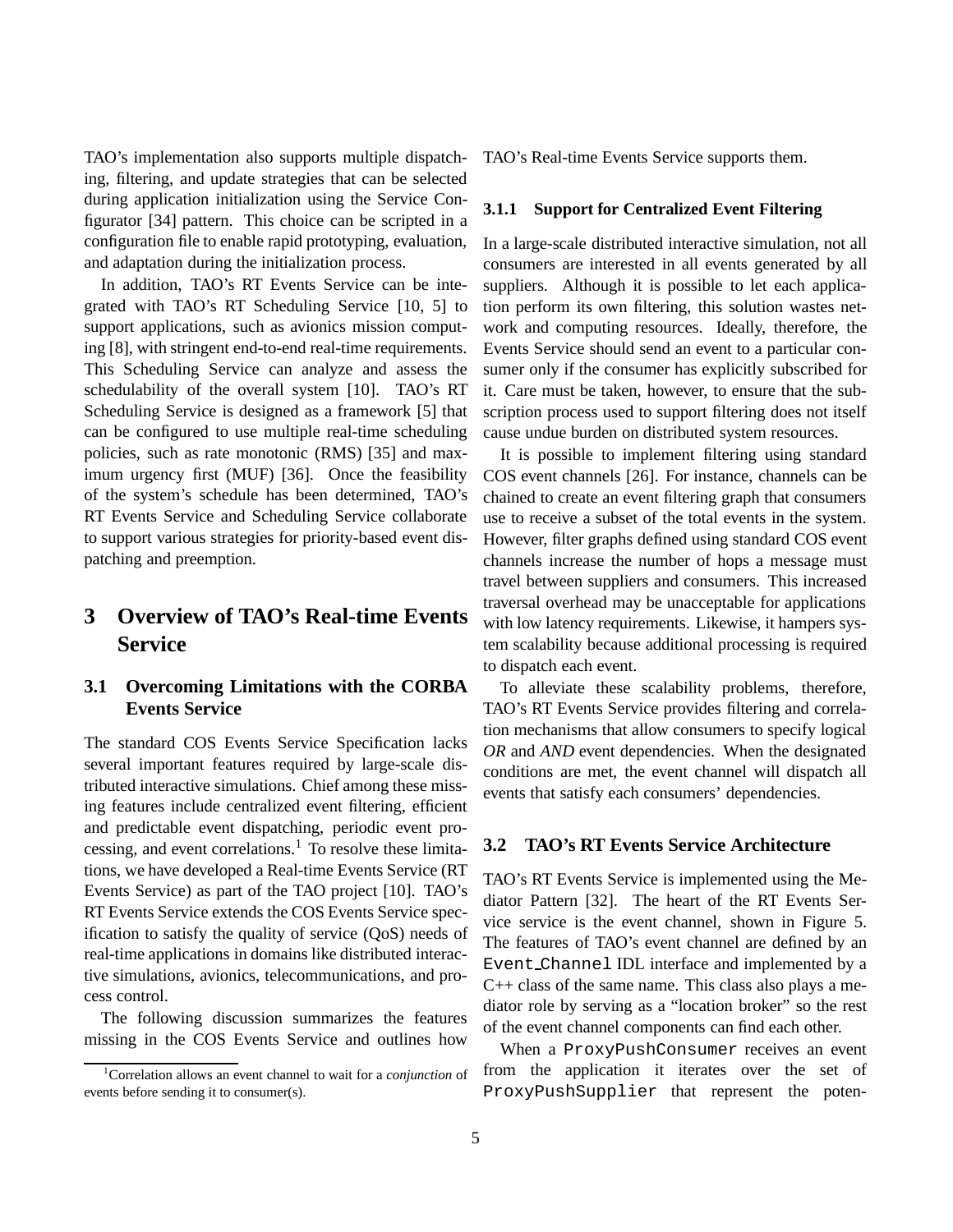

Figure 5: **RT Events Service Architecture**

tial consumers interested in that event. Section 3.3.2 describes how that set is computed. Each ProxyPushSupplierchecks to see if the event is relevant for its consumer. This check is performed by the *filter hierarchy* described in section 3.3.1. If the event is of interest to a consumer a Dispatching Strategy selects the thread that should dispatch the event to the consumer. Section 3.3.6 discusses various tradeoffs to consider when selecting the dispatching thread strategy.

For real-time applications that require periodic event processing, the Events Service can contain an optional Timer Module. Section 3.3.14 outlines several strategies for generating timer events. Each strategy possesses different predictability and performance characteristics and different resource requirements.

### **3.3 Design and Implementation Challenges**

Section 3.2 outlined the core components of the CORBA Events Service that are defined by IDL interfaces. Below, we describe how we have systematically applied key the design patterns, such as Builder, Command, Composite, and Strategy from the GoF book [32], Strategized Locking [37], and Service Configurator [34], to tackle the design and implementation challenges posed by TAO's RT Events Service. Because these patterns are applicable to related systems, we document how we applied and composed these patterns in our design to achieve our performance and scalability goals.

# **3.3.1 Implementing an Extensible and Efficient Filtering Framework**

**Context:** TAO's real-time Events Service provides several filtering primitives, *e.g.*, a consumer can only accept events of a given type, or from some particular source [8]. Not all applications require all filtering mechanisms provided by the RT Events Service, however. For example, many distributed interactive simulations do not require correlation and some Events Service applications do not require filtering either. Moreover, consumers often compose several filtering criteria into their subscription list, *e.g.*, they request to receive *any* event from a given list or a single notification when *all* the events in a list are received.

**Problem:** The event channel should support the addition of new filtering primitives flexibly and efficiently. For instance, an event channel should allow new filtering primitives, *e.g.*, receiving a single notification when a set of events are received in a particular order or accepting any event whose type matches a designated bitmask.

**Solution**  $\rightarrow$  **use the Composite pattern [32]:** This pattern allows clients to treat individual objects and compositions of objects uniformly. Usually, the composition forms a tree structure; which in our case is a filter composition tree. New filtering primitives can be implemented as leaves in the composition tree. The primitives can create complex filter hierarchies using disjunction and conjunction composites, thereby providing applications with substantial expressive power.

To control the creation of the concrete filters we use the Builder Pattern [32], which separates the construction of a complex object from its representation. In our case, we build the filter hierarchy from the subscription IDL structures, though we are implementing the complete Trader Constraint Language [38] filtering language. It is interesting to note that this change will not affect the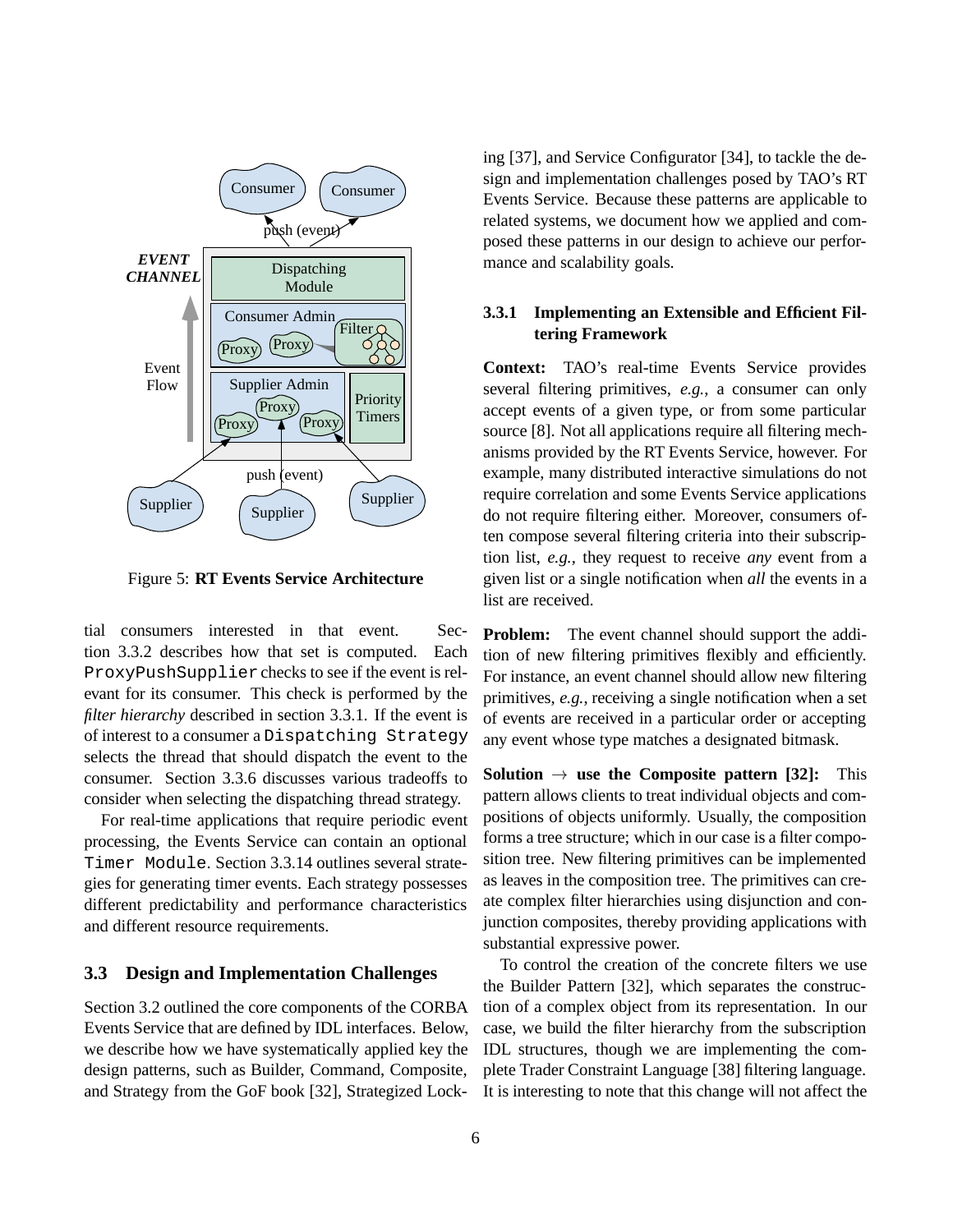overall architecture of the system, however, because the Builder pattern isolate us from the concrete form that the subscription takes.

Because filters are built on a per-consumer basis, no lookup operations are required to find (1) a consumer's correlation queues or (2) the list of event types to which a consumer subscribes. At run-time, an event channel's filtering engine simply traverses the tree of filters starting from the top. *Disjunction* nodes in the filter pass the event to the children until one of them accepts it, whereas *conjunction* nodes pass it down until *all* of them accept the event.

### **3.3.2 Improving Scalability with the Number of Consumers**

**Context:** In many applications only a small fraction of the consumers are interested in a particular event. If the implementation was to query each ProxyPushSupplier to check if an event is interesting it will scale very poorly with the number of events.

**Problem:** Reduce the time required to dispatch an event by reducing the set of consumers tested.

**Solution**  $\rightarrow$  **pre-compute the set of consumers for each** ProxyPushConsumer **object:** we can use the publications declared by the Supplier to find what consumers could be interested in the events generated by that supplier, we use the Filter hierarchy in each ProxyPushSupplier to estimate if the corresponding consumer is willing to receive at least one of the events published by the supplier. If the consumer is not interested in any of the events we can leave it out of the set and improve the overall performance of the system.

### **3.3.3 Reducing Memory Footprint**

**Context:** Not all applications have a small fraction of the consumers interested in the events generated by each supplier. Most of the suppliers may actually generate events that are interesting to most consumers. In such a case it is actually counter productive to use the optimization described above, and it is more efficient to use a single global collection of consumers, reducing the memory footprint and reducing the time required to update the collection of consumers.

**Problem:** Give the application developer control over the algorithm used to build the consumer sets.

**Solution**  $\rightarrow$  **use the Strategy Pattern [32]** where a family of algorithms is represented by classes sharing a common ancestor, the clients use the ancestor class and thus can select different algorithms without requiring any changes. In our case we use this pattern to encapsulate the exact algorithm used to control the number of collections are how are they updated. Notice that the variations mentioned so far are in no way exhaustive, for example, we can keep separate collections of consumer for each event *type*. The framework implemented in TAO's RT Events Service has been designed to support that use case too.

### **3.3.4 Supporting Re-entrant Calls while Dispatching Events**

**Context:** To dispatch an event to multiple consumers, an event channel must iterate over its collection of ProxyPushSupplier objects. In some concurrency models, such as the single-threaded or reactive dispatching strategies described in Section 3.3.6, the same thread that iterates over a collection executes the upcall to consumers. Consumers are then allowed to push new events, add or remove consumers and suppliers, and in general, call back into the event channel and its internal components.

**Problem:** The event channel should support re-entrant calls during event dispatching, regardless of concurrency model. However, many iterator implementations become invalidated when their data structure is modified [39], thus the ProxyPushSupplier set cannot be changed when a thread is iterating over it. Simply locking the collection is inappropriate because the application will either dead-lock if the upcall changes the collection or will invalidate iterators if we use recursive locks. Another inappropriate alternative is to copy the ProxyPushSupplier collection *before* starting the iteration. Although this works with small collections, it performs poorly for large-scale distributed interactive simulation applications.

**Solution**  $\rightarrow$  apply lazy evaluation to delay certain **operations:** TAO's event channel keeps track of how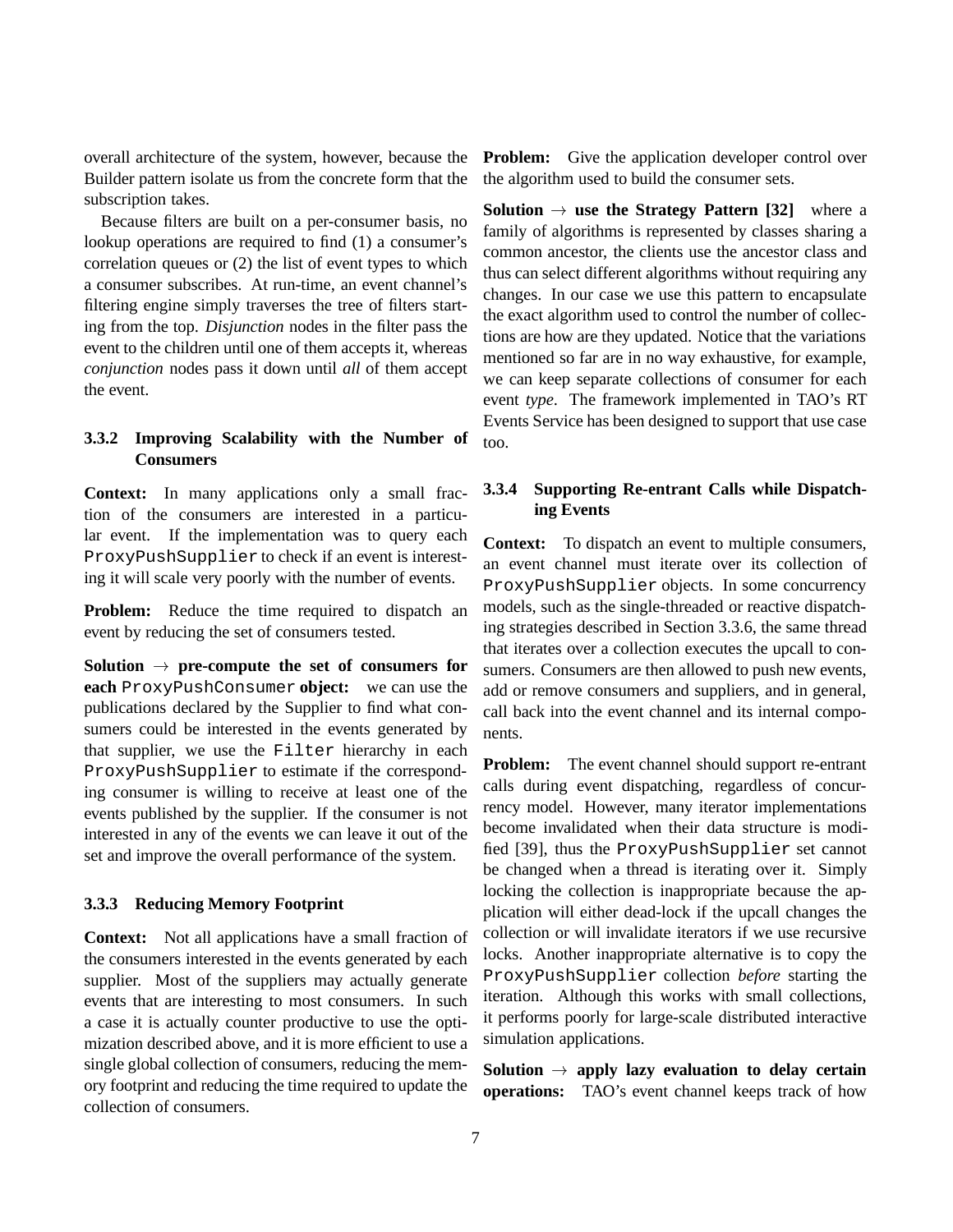many threads are iterating over each collection of ProxyPushSupplier objects. Before performing changes that would invalidate other iterators, it checks to ensure there are no concurrent iterations in progress. If there are, the operation is stored as a Command object [32]. When there are no threads iterating on the collection, all delayed command operations are executed sequentially.

To avoid starving a delayed operation indefinitely, we limit the number of iterations that can be started after a pending modification occurs. After the limit is reached, all new threads must wait on a lock until the operation completes.

#### **3.3.5 Reducing Synchronization Overhead**

**Context:** Excessive synchronization overhead can be a significant bottleneck when it occurs in the critical path of a concurrent system.

**Problem:** Although the lazy evaluation solution described above is functionally correct, it increases synchronization overhead along the critical path of the event filtering and dispatching algorithms. In particular, applications may choose to decouple (1) threads that iterate over the ProxyPushSupplier collections from (2) threads that perform consumer upcalls. This decoupling (1) yields more predictable behavior in hard real-time systems, (2) allows the application to re-order the events based to perform dynamic scheduling, and (3) isolates event suppliers from the execution time of consumer upcalls.<sup>2</sup>

**Solution**  $\rightarrow$  **use the Strategy Pattern [32]** TAO's event channel uses the this pattern to strategize the dispatching algorithm and minimize overhead in applications that do not require complex concurrency and reentrancy support. For complex use-cases, TAO's event channel uses a special lock object that updates the state in the collection to indicate that a thread is performing an iteration. When this lock is released, any delayed operations are executed. An alternative strategy provides

a more efficient lock that simply acquires and releases a mutex.

#### **3.3.6 Selecting the Thread to Dispatch an Event**

**Context:** Once the event channel has determined that a particular event should be dispatched to a consumer it must decide which thread will perform the dispatching. As shown in Figure 6, there are several alternatives.



# Figure 6: **Dispatching Strategies Supported in TAO's Event Channel**

Using the same thread that received the event is efficient, *e.g.*, it reduces context switching, synchronization, and data copying overhead [16], but potentially exposes the event channel to misbehaving consumers. Moreover, to avoid priority inversions in real-time systems, events must be dispatched by a thread at the appropriate priority. In turn, highly-scalable systems may want to use a pool of threads to dispatch the events, thereby taking advantage of advanced hardware and overlapping I/O and computation.

**Problem:** An event channel must provide a flexible infrastructure to determine which thread dispatches an event to a particular consumer.

**Solution**  $\rightarrow$  **use the Strategy Pattern [32]:** to encapsulate the algorithm used to choose the dispatching

 $2$ Although this design may increase context switching overhead, many applications can tolerate this if developers already use separate threads to perform upcalls.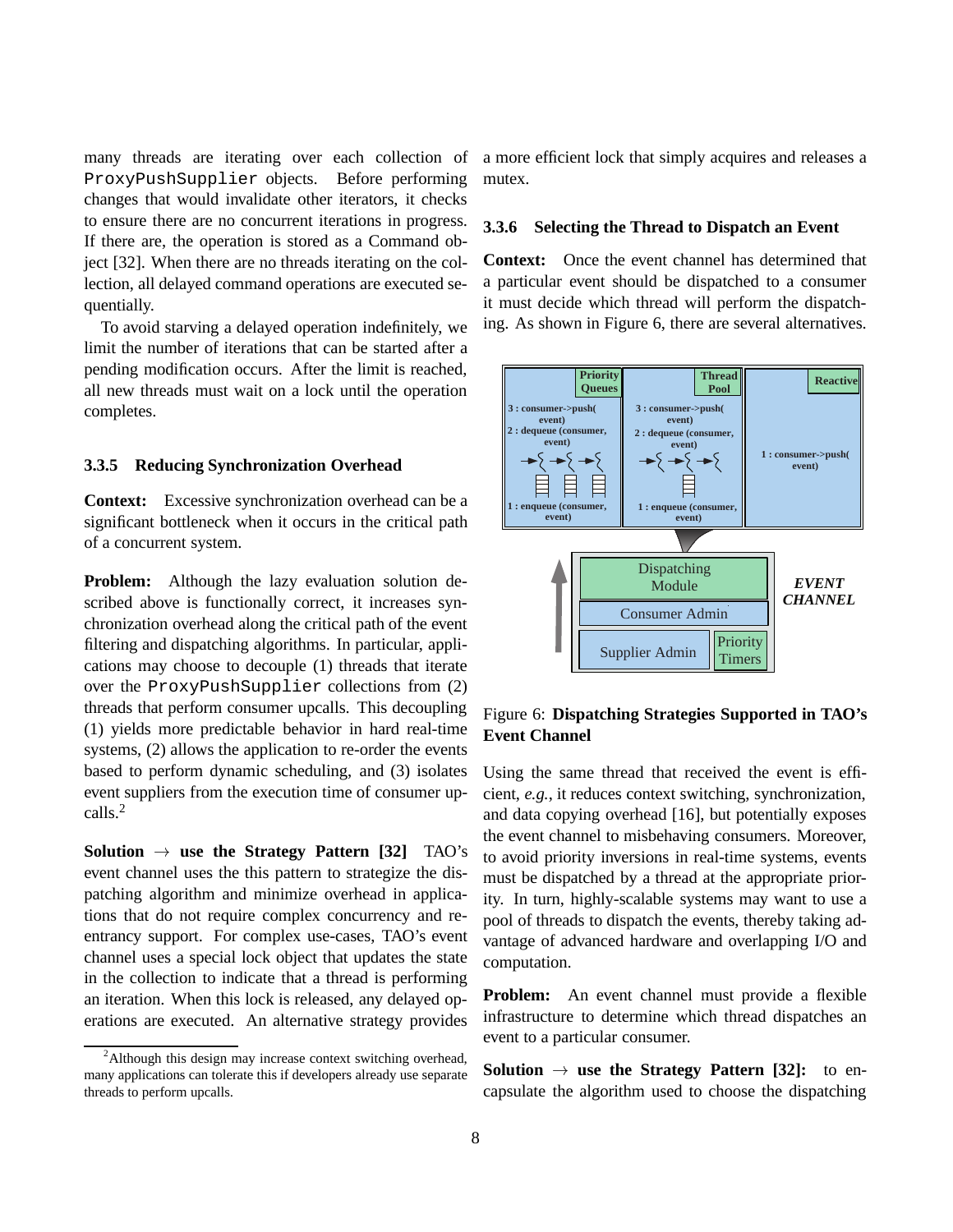thread. The selected dispatching strategy is responsible for performing any data copies that may be necessary to pass the event to a separate thread. The current implementation of TAO's event channel exploits several optimizations, such as reference counting, in the TAO ORB to reduce those data copies. In applications with stringent real-time requirements, the dispatching strategy collaborates with TAO's Scheduling Service [10] to determine the appropriate queue (and thread) to process the event. When the same thread is used for reception *and* dispatching, the strategy collaborates with the ProxyPushSupplier to minimize locking overhead, as described in Section 3.3.5.

## **3.3.7 Configuring Event Channel Strategies Consistently**

**Context:** To adapt to various use-cases, TAO's event channel provides myriad strategies that can be configured by application developers. Often, the choice of one strategy affects other strategies. For example, if the event channel's dispatching strategy always uses a separate thread to process the event there is no risk of having re-entrant calls from the consumers modifying the ProxyPushSupplier sets. Thus, a simpler strategy to manipulate those collections can be used.

**Problem:** Selecting a suitable combination of strategies can impose an undue burden on the developer and yield inefficient or semantically incompatible strategy configurations. Ideally, developer should be able to select from a set of configurations whose strategies have been pre-approved to achieve certain goals, such as minimizing latency, avoiding priority inversion, or improving system scalability.

**Solution**  $\rightarrow$  **use the Abstract Factory Pattern [32]:** to control the creation of all the objects in the event channel. In this pattern a single interface creates families of related on dependent objects. We use it to provide a single point to select all the event channel strategies, and avoid incompatible choices. Concrete implementations of this Abstract Factory ensure that strategies and components are semantically compatible and collaborate correctly.

# **3.3.8 Supporting Rapid Testing and Run-time Changes in the Configuration**

**Context:** Some applications may be used in multiple environments, with different event channel strategies configured for each environment. During application development and testing, it may be necessary to evaluate multiple configurations to ensure that the application works in all of them or to identify the most efficient/scalable configurations.

**Problem:** If the event channel is statically configured, it is hard evaluate various combinations without time consuming recompiling/relinking.

Solution  $\rightarrow$  use the Service Configurator Pattern [34]: This pattern allows applications to dynamically or statically configure service implementations. We use ACE's implementation of this pattern to dynamically load Abstract Factorys that create various event channel configurations. Our implementation includes a default Abstract Factory that uses the scripting features of the ACE Service Configurator framework. By using this default, developers or end-user can modify event channel configuration at initialization time by simply changing entries in a configuration file.

# **3.3.9 Exploiting Locality in Supplier-Consumer pairs**

**Context:** Because it is based on CORBA, TAO's event channels can be accessed transparently across distribution boundaries. Many applications want to be shielded from distribution aspects, while simultaneously achieving the optimal performance.

**Problem:** There are use-cases where distribution transparency may not yield the most *effective* configuration. For example, Figure 7 illustrates a scenario where most or all consumers for common events may reside in the same process, host, or network with the supplier. Thus, sending an event to a remote event channel, only to have it sent right back to the same process, is a waste of network resources and unnecessarily increases latency. Likewise, there may be multiple remote consumers expecting the same event. Ideally, bandwidth should be conserved in this case by sending a single message across the network to all those remote consumers.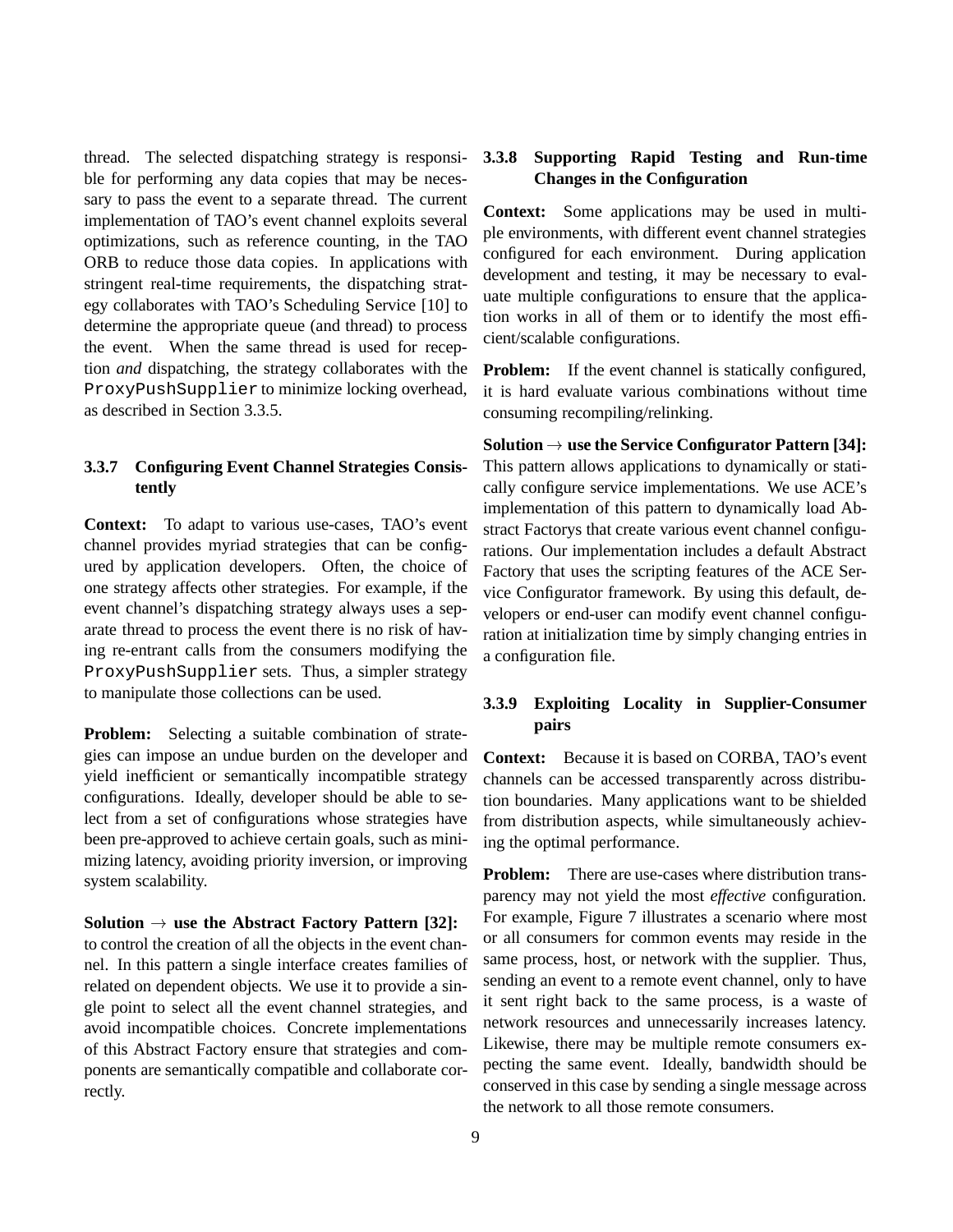

Figure 7: **A Centralized Configuration of the TAO RT Events Service**

**Solution**  $\rightarrow$  **federate event channels:** Figure 8 illustrates the use of event channel *gateways* to federate event channels. Each gateway is a CORBA object that con-



Figure 8: **A Federated Event Channel Configuration**

nects to the local event channel as suppliers and connects to the remote event channel as a consumer. To reduce network traffic, the gateway must subscribe to events that are of interest to at least one local consumer. Suppliers and consumers connect directly to their local event channel, this results in reduced average latency for all the consumers in the system, because consumers and suppliers exhibit locality of reference, *i.e.* most consumers for any one event are in the same domain than the supplier that generated the event. Moreover, if multiple remote consumers are interested in the same event only one message is sent to the remote gateway, thereby minimizing

network utilization.

A straightforward and portable way to implement a gateway is to use IIOP to receive a single event from a remote event channel and propagate it, through the local event channel, to multiple consumers. This design conserves network resources and increases latency only for an uncommon case, *i.e.*, where local consumers receive events directly through the local event channel.

## **3.3.10 Updating the Gateway Subscriptions and Publications**

**Context:** In a dynamic environment, subscriptions change constantly.

**Problem:** To use network resources efficiently, the event channel gateways described in Section 3.3.9 must avoid subscribing to all events in a remote events channel. Otherwise, the locality of reference benefits of event channel federation are lost.

**Solution**  $\rightarrow$  **use the Observer Pattern [32]:** In this pattern, whenever one object changes state, all its dependents are notified. In our case, we propagate the changes in the subscription and publication lists to any and all the interested parties. The implementation of *observables*, *i.e.*, event channels, can be strategized. Thus, if applications know *a priori* that there will be no observers at run-time, they can configure the event channel to disable this feature, thereby eliminating the overhead required to update the (empty) observer list.

#### **3.3.11 Further Improving Network Utilization**

**Context:** In distributed interactive simulations it is common that an event will be dispatched to multiple hosts in the same network.

**Problem:** Network bandwidth is often a scarce resource for large-scale simulations, particularly when they are run over WANs. Thus, as the number of nodes increase, sending the same event multiple times across a network is not scalable.

#### **Solution**  $\rightarrow$  **use a multicast or broadcast protocol:**

TAO's event channel can be configured to use UDP to multicast events. As with the gateways describe in Section 3.3.10, a special consumer can subscribe to all the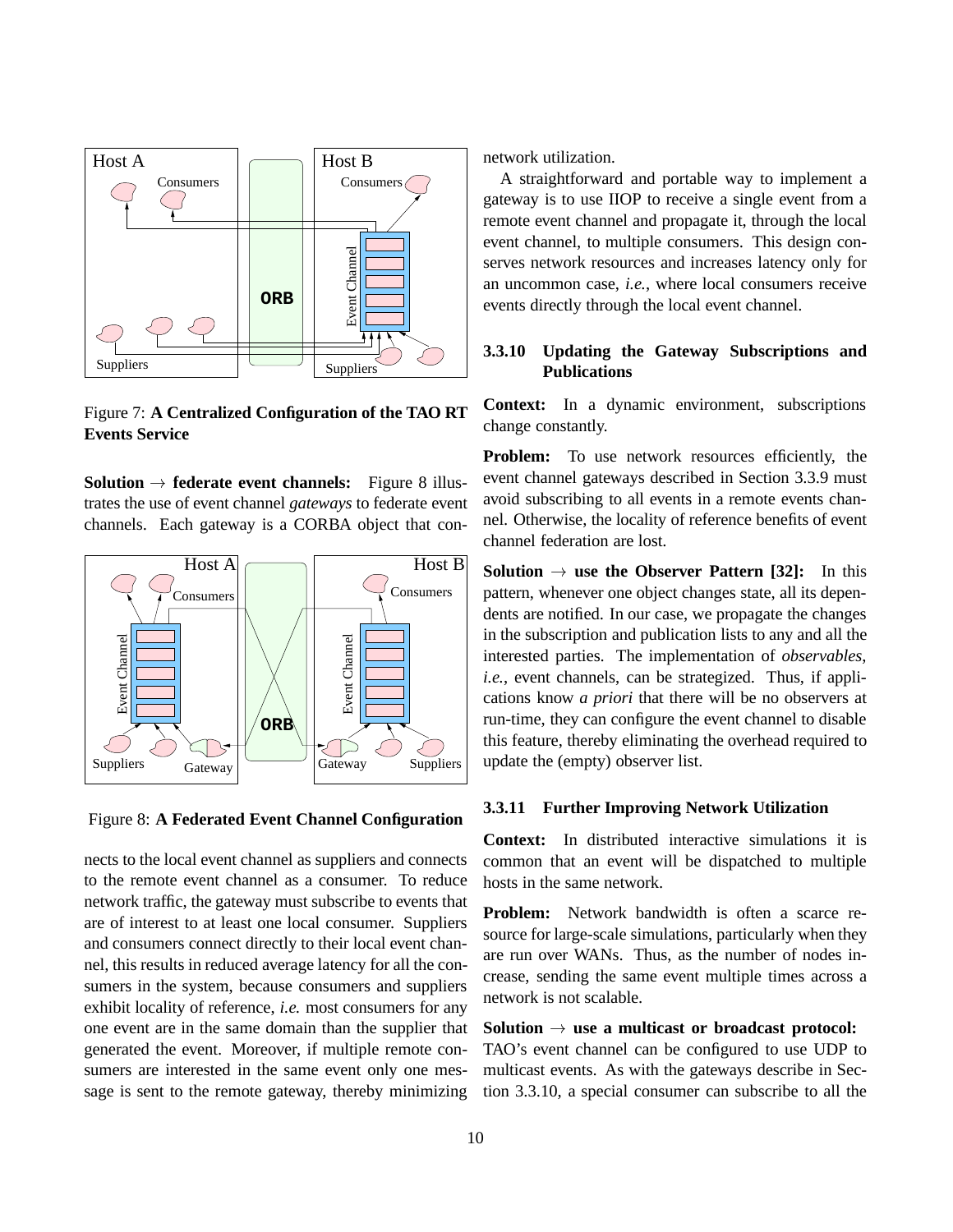events generated by local suppliers, as shown in Figure 9. This consumer uses multicast to send events to selected



Figure 9: **Using Multicast in Federated Event Channels**

channels in the network. On each receiver, a designated supplier re-publishes all events that are of interest for local consumers. This supplier receives remote multicast traffic, converts it into an event, and forwards the event to its local consumers via an event channel. For both consumers and suppliers, the Observer interface described in Section 3.3.10 is used to modify the subscriptions and publications of multicast gateways dynamically.

# **3.3.12 Exploiting Hardware- and Kernel-level Filtering**

**Context:** If different types of events can be partitioned onto different multicast groups, consumer hosts need only receive a subset of the multicast traffic. In largescale distributed interactive simulations it may be necessary to disseminate events over multiple multicast groups to avoid unnecessary interrupts and processing by network interfaces and OS kernels when receiving multicast packets containing unwanted information.

**Problem:** The event channel must select the multicast group used for each type of event in a globally consistent way, but the mapping between events and multicast groups may be different in each application. Applications use different mechanisms to achieve that goal. For instance, some use pre-established mappings between their event types and the multicast groups, whereas others use a centralized service to maintain the mapping.

Moreover, applications that need highly scalable fault tolerance may choose to distribute the mapping service across the network. An event channel must be able to satisfy all those scenarios, without imposing any one strategy.

**Solution**  $\rightarrow$  **use a user-supplier callback object:** Application developers can implement an *address server*, which is a CORBA object that event channel gateways query to re-direct events to the appropriate multicast group. On the receiving side, the gateways consult this service to decide which multicast groups to subscribe to, based upon the current set of subscriptions in the local event channel. Advanced operating systems and network adapters can use this information to process only the relevant multicast traffic.

To avoid single points of failure and improve scalability, application developers can replicate address servers across the network. If developers use a static mapping between events and multicast groups, there is no need to communicate state between address services. Conversely, if the mapping changes dynamically, applications must implement mechanisms to propagate these changes to all the address servers. One solution is to use the Events Service to propagate this information.

# **3.3.13 Breaking Event Cycles in Event Channel Federations**

**Context:** In a complex distributed interactive simulation, the same event could be important for both local and remote consumers. For instance, a local supplier can generate *tank position events*; if both a local and remote consumer are interested in the event the gateways could continuously send the event between two federated event channels.

**Problem:** Consumers for a particular event can be present in multiple channels in the federation. In this case, gateways will propagate events between the peers of the federation indefinitely due to *cycles* in the event flow graph. One approach would be to add addressing information to each event and enhance the routing logic in each event channel. However, this design would complicate the gateway architecture for simpler use-cases and requires additional communication among the peers.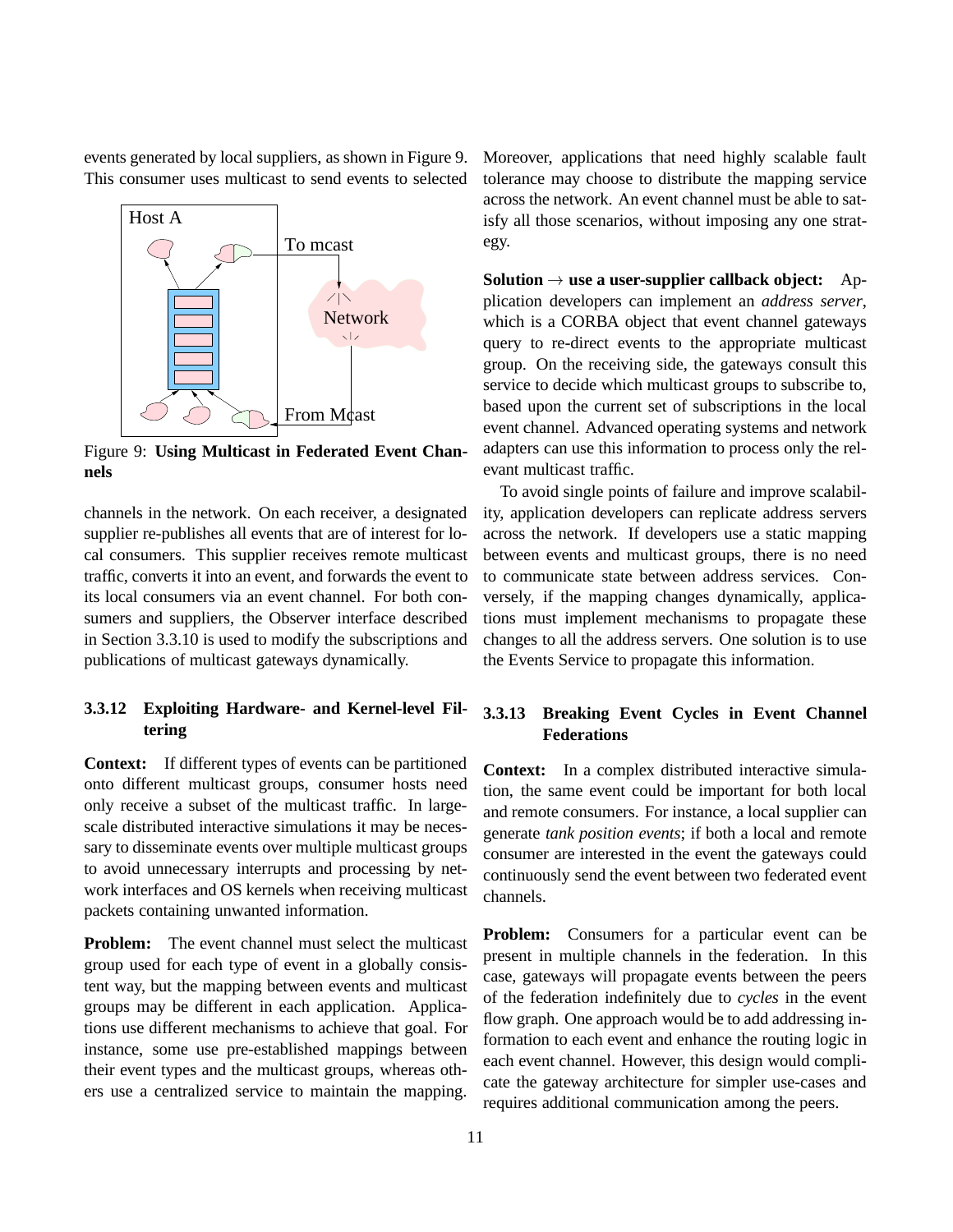**Solution**  $\rightarrow$  **use a** *time to live* field: This field is decremented each time an event passes through a gateway. If the TTL field becomes zero the event deallocated and not forwarded. Usually event channel federations are fully connected, *i.e.*, all event channels have a gateway to each of their peers. Thus, setting the TTL field to 1 eliminates all cycles because no event traverses more than one gateway link. In more complex distributed configurations, however, the TTL can be set to a higher number, though events may loop before being discarded. To further improve performance, the TAO event channel code has been optimized to reduce data copying, only the event header requires a copy to change the TTL field, the payload, that usually contains most of the data, is not touched.

# **3.3.14 Providing Predictable and Efficient Periodic Events**

**Context:** Real-time applications require an event channel to generate events at particular times in the future. For instance, applications can use these events to detect missed dead-lines in non-critical processing or to support hardware that requires watchdog timers to identify faulty equipment. In addition, some applications require periodic events to initiate periodic tasks and to detect that the periodic tasks complete before their dead time.

Hard real-time applications may assign different priorities to their timer events. To avoid priority inversions, therefore, events should be generated and dispatched by thread at the appropriate priorities. Soft real-time applications or best-effort applications often impose no such strict requirements on timer priorities and thus are better served by simpler strategies that conserve memory and CPU resources. Other applications require no timers at all and obviously single-threaded applications cannot use this technique to generate the periodic events.

**Problem:** Implement predictable periodic events for hard real-time applications without undue overhead for applications with lower predictability requirements.

**Solution**  $\rightarrow$  **use the Strategy Pattern [32]** to dynamically select the mechanisms used to generate timeout events. In TAO's event channel, the ConsumerFilterBuilder creates special filter objects that adapt the timer module used to generate timeouts with consumers that expect the IDL structures used to represent events.

# **4 Related Work**

Conventional approaches to quality of service (QoS) enforcement have typically adopted existing solutions from the domain of real-time scheduling [35], fair queuing in network routers [40], or OS support for continuous media applications [41]. In addition, there have been efforts to implement new concurrency mechanisms for real-time processing, such as the real-time threads of Mach [42] and real-time CPU scheduling priorities of Solaris [21].

However, QoS research at the network and OS layers has not necessarily addressed key requirements and usage characteristics of distributed object computing middleware [10]. For instance, research on QoS for network infrastructure has focused largely on policies for allocating bandwidth on a per-connection basis [43]. Likewise, research on real-time operating systems has focused largely on avoiding priority inversions and nondeterminism in synchronization and scheduling mechanisms [44]. In contrast, the programming model for developers of OO middleware focuses on invoking remote operations on distributed objects. Determining how to map the results from the network and OS layers to OO middleware is the main focus of the TAO research project.

There are several commercial CORBA-compliant Events Service implementations available from multiple vendors, such as IONA and Inprise. IONA also produces OrbixTalk, which is a messaging service based on IP multicast. Because the CORBA Events Service specification does not address issues critical for real-time applications, the QoS behavior of these implementations are not acceptable solutions for many application domains.

The OMG has issued an specification for a new Notification Service [45]. This Notification Service is a superset of the COS Events Service that adds interfaces for event filtering, configurable event delivery semantics (*e.g.*, at least once, or at most once), security, event channel federations, and event delivery QoS. However, the Notification Specification does not address the implementation issues related to the Notification Service.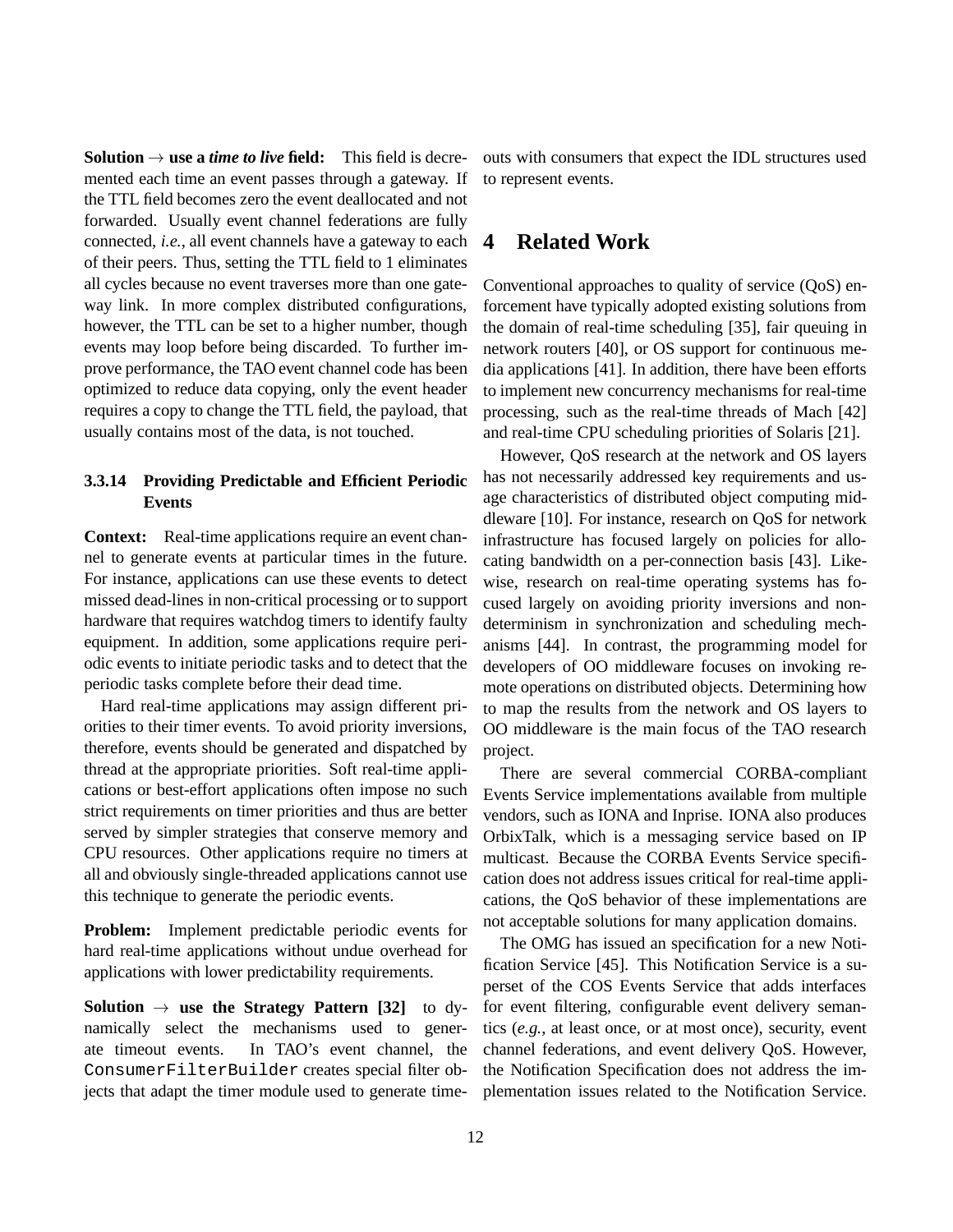We believe that the patterns and techniques used in the implementation of TAO's RT Events Service can be used to improve the performance and predictability of Notification Service implementations. Based on that idea we have recently begun the implementation of a Notification Service for TAO, were we will research the feasibility of building reusable components for the Notification Service, CORBA Events Service and TAO's RT Events Service.

Although there has been research on formalisms for real-time objects [46], there is relatively little published research on the design and performance of real-time OO systems. Our approach is based on the OMG CORBA distributed object computing standard. In this paper, we focus on the design and performance of various strategies for implementing QoS in real-time ORBs [10].

The QuO project at BBN [6] has defined a model for communicating changes in QoS parameters between applications, middleware, and the underlying endsystems and network. We have integrated QuO and TAO's RT Events Service to demonstrate dynamic QoS support [47]. Other research on the CORBA Events Service [25, 24] describe techniques for optimizing events service performance for filtering and message delivery. As with QuO, the focus of this work is not on assuring CPU availability for events with hard real-time deadlines.

Rajkumar, *et al.*, describe a real-time publisher/subscriber prototype developed at CMU SEI [23]. Their Publisher/Subscriber model is functionally similar to the COS Events Service, though it uses real-time threads to prevent priority inversion within the communication framework. An interesting aspect of the CMU model is the separation of priorities for subscription and event transfer so that these activities can be handled by different threads with different priorities. However, the model does not utilize any QoS specifications from publishers (suppliers) or subscribers (consumers). As a result, the message delivery mechanism does not assign thread priorities according to the priorities of publishers or subscribers. In contrast, the TAO Events Service utilizes QoS parameters from suppliers and consumers to guarantee the event delivery semantics determined by a realtime scheduling service.

The OMG recently adopted the Messaging specification [48], which gives application developers control hla soft/hla soft.htm.

over several QoS parameters, such as one-way reliability and timeouts, and introduces type-safe asynchronous method invocation (AMI) models [14]. The CORBA AMI specification solves many problems with the original CORBA invocation model, but it does not address anonymous or single-point-to-multiple-point communication. The Messaging specification can complement implementations of the CORBA Events Service, for example, it defines several levels of reliability for oneway calls, this feature could be used in Events Service implementations to improve decoupling of the clients, without risking lost messages. We are rapidly adding to TAO the features defined by the Messaging specification, thus they will complement TAO's RT Events Service implementation.

# **5 Concluding Remarks**

Many distributed interactive simulation applications require support for asynchronous, event-based communication. The COS Events Service provides a flexible OO model where event channels dispatch events to consumers on behalf of suppliers. TAO'S real-time (RT) Events Service described in this paper augments this model with event channels that support (1) source and type-based filtering, (2) event correlations, (3) event channel federations, (4) hardware and kernel-level filtering based on IP multicast, and (5) large numbers of suppliers and consumers.

The implementation of TAO's Real-time Events Service described in this paper is written in C++ and provided as a TAO [10] service. TAO's RT Events Service is currently used as part of the HLA RTI-NG. This is the next-generation Run Time Infrastructure (RTI) implementation for the Defense Modeling and Simulation Organization's (DMSO) High Level Architecture (HLA). The source code and documentation for TAO and its RT Events Service implementation are freely available at www.cs.wustl.edu/ schmidt/TAO.html. Additional information about the HLA is available at hla.dmso.mil. The RTI-NG is available at hlasdc.dmso.mil/RTISUP/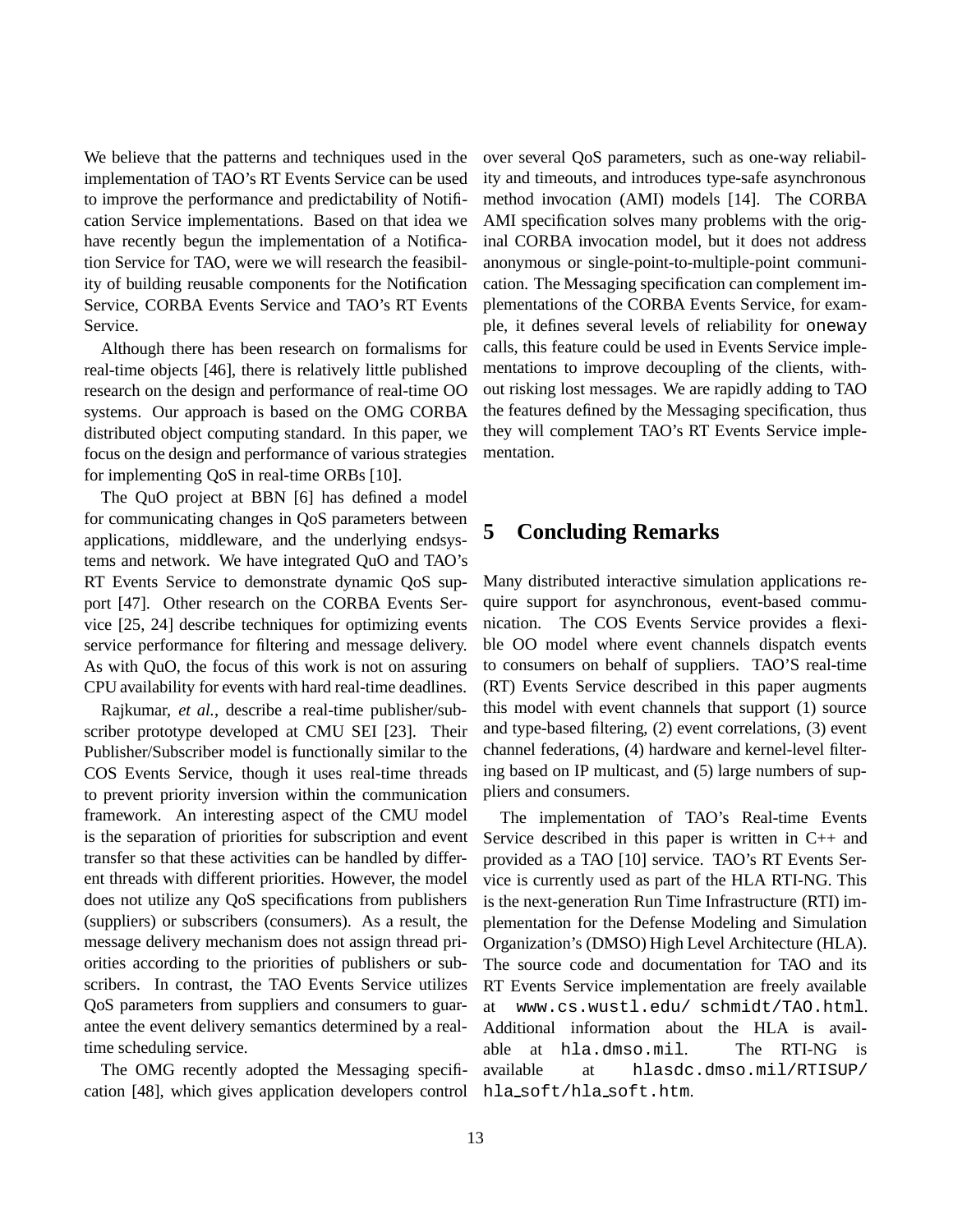# **6 Acknowledgments**

This work was funded in part by SAIC and Boeing. We particularly acknowledge the support and direction of those members of the RTI-NG group concerned with TAO, including Steve Bachinsky, Mike Mazurek, and Dave Meyer. In addition, we would like to thank Irfan Pyarali for his insightful comments on the concurrency and dispatching strategies in the TAO Events Service.

# **References**

- [1] I. C. Society, ed., *Standard for Distributed Interactive Simulation – Communication Services and Profiles*. 345 E. 47th St, New York, NY 10017, USA: IEEE Computer Society, 1995.
- [2] F. Buschmann, R. Meunier, H. Rohnert, P. Sommerlad, and M. Stal, *Pattern-Oriented Software Architecture - A System of Patterns*. Wiley and Sons, 1996.
- [3] A. Gokhale and D. C. Schmidt, "Techniques for Optimizing CORBA Middleware for Distributed Embedded Systems," in *Proceedings of INFOCOM '99*, Mar. 1999.
- [4] D. C. Schmidt, T. H. Harrison, and E. Al-Shaer, "Object-Oriented Components for High-speed Network Programming," in *Proceedings of the*  $1^{st}$  *Conference on Object-Oriented Technologies and Systems*, (Monterey, CA), USENIX, June 1995.
- [5] C. D. Gill, D. L. Levine, and D. C. Schmidt, "The Design and Performance of a Real-Time CORBA Scheduling Service," *The International Journal of Time-Critical Computing Systems, special issue on Real-Time Middleware*, 2000, to appear.
- [6] J. A. Zinky, D. E. Bakken, and R. Schantz, "Architectural Support for Quality of Service for CORBA Objects," *Theory and Practice of Object Systems*, vol. 3, no. 1, 1997.
- [7] D. C. Schmidt and C. Cleeland, "Applying Patterns to Develop Extensible ORB Middleware," *IEEE Communications Magazine*, vol. 37, April 1999.
- [8] T. H. Harrison, D. L. Levine, and D. C. Schmidt, "The Design and Performance of a Real-time CORBA Event Service," in *Proceedings of OOPSLA '97*, (Atlanta, GA), ACM, October 1997.
- [9] Object Management Group, *The Common Object Request Broker: Architecture and Specification*, 2.3 ed., June 1999.
- [10] D. C. Schmidt, D. L. Levine, and S. Mungee, "The Design and Performance of Real-Time Object Request Brokers," *Computer Communications*, vol. 21, pp. 294–324, Apr. 1998.
- [11] F. Kuhns, D. C. Schmidt, and D. L. Levine, "The Design and Performance of a Real-time I/O Subsystem," in *Proceedings* of the 5<sup>th</sup> IEEE Real-Time Technology and Applications Sym*posium*, (Vancouver, British Columbia, Canada), pp. 154–163, IEEE, June 1999.
- [12] F. Kuhns, C. O'Ryan, D. C. Schmidt, and J. Parsons, "The Design and Performance of a Pluggable Protocols Framework for Object Request Broker Middleware," in *Proceedings of the IFIP* <sup>6</sup> th *International Workshop on Protocols For High-Speed Networks (PfHSN '99)*, (Salem, MA), IFIP, August 1999.
- [13] D. C. Schmidt, S. Mungee, S. Flores-Gaitan, and A. Gokhale, "Software Architectures for Reducing Priority Inversion and Non-determinism in Real-time Object Request Brokers," *Journal of Real-time Systems*, To appear 1999.
- [14] A. B. Arulanthu, C. O'Ryan, D. C. Schmidt, M. Kircher, and J. Parsons, "The Design and Performance of a Scalable ORB Architecture for CORBA Asynchronous Messaging," in *Submitted to the Middleware 2000 Conference*, Apr. 2000.
- [15] A. Gokhale and D. C. Schmidt, "Measuring the Performance of Communication Middleware on High-Speed Networks," in *Proceedings of SIGCOMM '96*, (Stanford, CA), pp. 306–317, ACM, August 1996.
- [16] I. Pyarali, C. O'Ryan, D. C. Schmidt, N. Wang, V. Kachroo, and A. Gokhale, "Applying Optimization Patterns to the Design of Real-time ORBs," in *Proceedings of the*  $5<sup>th</sup>$  *Conference on Object-Oriented Technologies and Systems*, (San Diego, CA), USENIX, May 1999.
- [17] Object Management Group, *Realtime CORBA Joint Revised Submission*, OMG Document orbos/99-02-12 ed., March 1999.
- [18] M. Henning and S. Vinoski, *Advanced CORBA Programming With C++*. Addison-Wesley Longman, 1999.
- [19] D. C. Schmidt, "ACE: an Object-Oriented Framework for Developing Distributed Applications," in *Proceedings of the* <sup>6</sup> th *USENIX C++ Technical Conference*, (Cambridge, Massachusetts), USENIX Association, April 1994.
- [20] M. Timmerman and J.-C. Monfret, "Windows NT as Real-Time OS?," *Real-Time Magazine*, 2Q 1997. http://www.realtimeinfo.be/encyc/magazine/97q2/winntasrtos.htm.
- [21] Khanna, S., *et al.*, "Realtime Scheduling in SunOS 5.0," in *Proceedings of the USENIX Winter Conference*, pp. 375–390, USENIX Association, 1992.
- [22] D. L. Levine, D. C. Schmidt, and S. Flores-Gaitan, "An Empirical Evaluation of OS Support for Real-time CORBA Object Request Brokers," in *Proceedings of the Multimedia Computing and Networking 2000 (MMCN00) conference*, (San Jose, CA), ACM, Jan. 2000.
- [23] R. Rajkumar, M. Gagliardi, and L. Sha, "The Real-Time Publisher/Subscriber Inter-Process Communication Model for Distributed Real-Time Systems: Design and Implementation," in *First IEEE Real-Time Technology and Applications Symposium*, May 1995.
- [24] C. Ma and J. Bacon, "COBEA: A CORBA-Based Event Architecture," in *Proceedings of the*  $4^{rd}$  Conference on Object-*Oriented Technologies and Systems*, USENIX, Apr. 1998.
- [25] Y. Aahlad, B. Martin, M. Marathe, and C. Lee, "Asynchronous Notification Among Distributed Objects," in *Proceedings of the* <sup>2</sup> nd *Conference on Object-Oriented Technologies and Systems*, (Toronto, Canada), USENIX, June 1996.
- [26] Object Management Group, *CORBAServices: Common Object Services Specification, Revised Edition*, 95-3-31 ed., Mar. 1995.
- [27] Object Management Group, *Persistent State Service 2.0 Specification*, OMG Document orbos/99-07-07 ed., July 1999.
- [28] Object Management Group, *Security Service Specification*, OMG Document ptc/98-12-03 ed., December 1998.